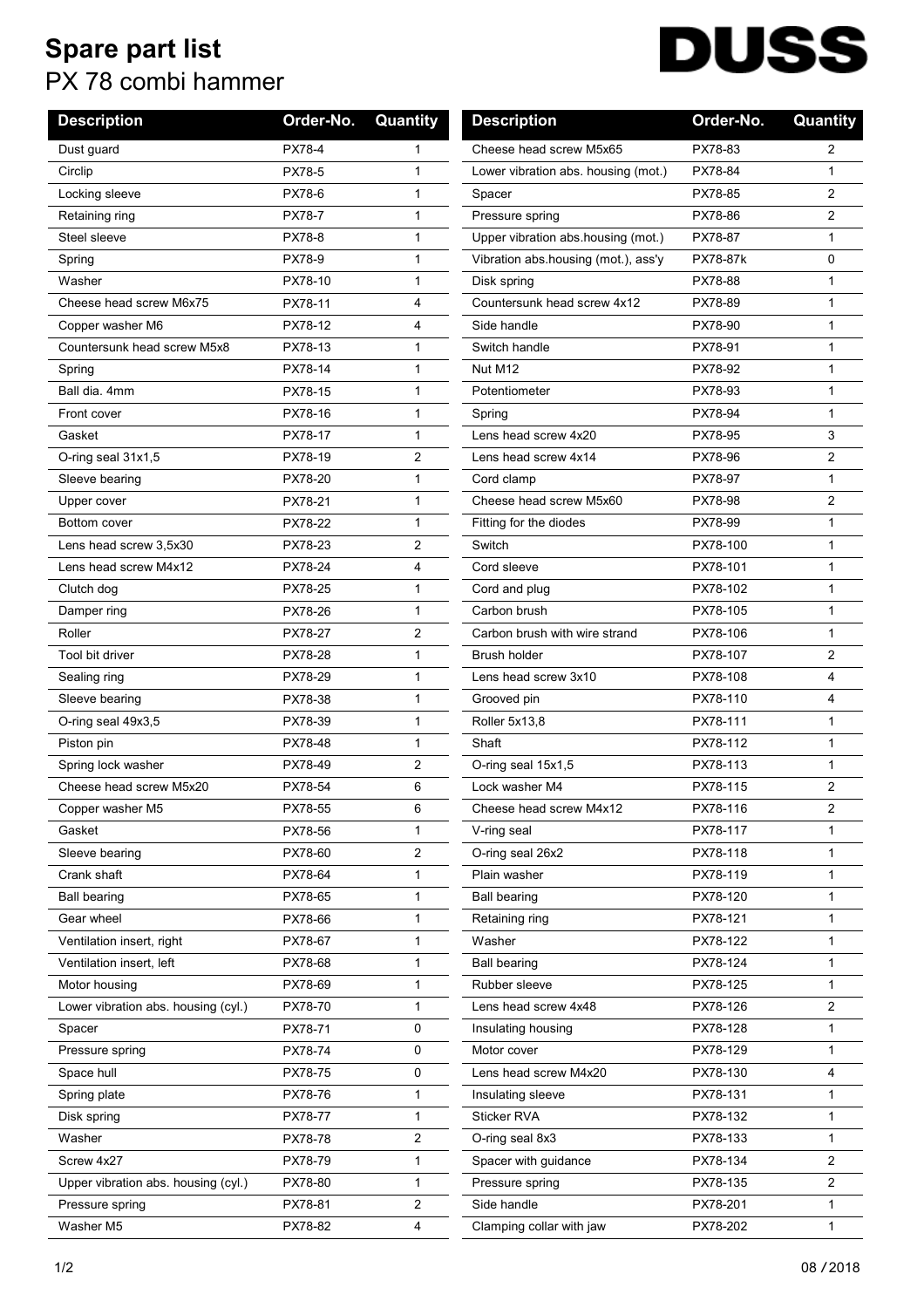## **Spare part list** PX 78 combi hammer

## **DUSS**

| <b>Description</b> | Order-No. | Quantity       | <b>Description</b>                  | Order-No. | Quantity       |
|--------------------|-----------|----------------|-------------------------------------|-----------|----------------|
| Nut M12            | PX78-203  |                | Needle bush                         | PX78-223  |                |
| Sealing ring       | PX78-204  | $\overline{2}$ | Cylinder housing                    | PX78-224  |                |
| Ram                | PX78-205  |                | Bevel gear pinion                   | PX78-225  | 1              |
| Damper ring        | PX78-206  |                | Gear wheel                          | PX78-226  |                |
| O-ring seal 16x8   | PX78-207  |                | <b>Ball bearing</b>                 | PX78-227  |                |
| Damper washer      | PX78-208  |                | <b>Ball bearing</b>                 | PX78-228  |                |
| Stop halves        | PX78-209  | 2              | Layshaft gear                       | PX78-229  |                |
| Safety clutch      | PX78-210  |                | <b>Ball bearing</b>                 | PX78-230  |                |
| O-ring seal 29,2x3 | PX78-211  |                | Pressure spring                     | PX78-231  | 8              |
| Clutch spring      | PX78-212  |                | Antivibration mass                  | PX78-232  | 1              |
| Pin                | PX78-213  |                | Vibration abs housing (cyl.), ass'y | PX78-233k | 0              |
| Roller 3x11,8      | PX78-214  | 4              | DUSS PX78 sticker                   | PX78-234  | $\overline{2}$ |
| Cylinder           | PX78-215  |                | Electronics ass'y                   | PX78-235  |                |
| Circlip            | PX78-216  | 2              | PX78 nameplate                      | PX78-236  |                |
| Damper washer      | PX78-217  | $\overline{2}$ | Change lever                        | PX78-237  |                |
| <b>Striker</b>     | PX78-218  |                | Change lever, assembled             | PX78-237k | 0              |
| Piston ring        | PX78-219  | 2              | Armature, 230V                      | PX78-238  |                |
| Piston             | PX78-220  |                | Field, 230V                         | PX78-239  |                |
| Piston, assembled  | PX78-220k | 0              | O-ring seal 14x4                    | PX78-240  |                |
| Connecting rod     | PX78-221  |                |                                     |           |                |
| Sliding bearing    | PX78-222  |                |                                     |           |                |